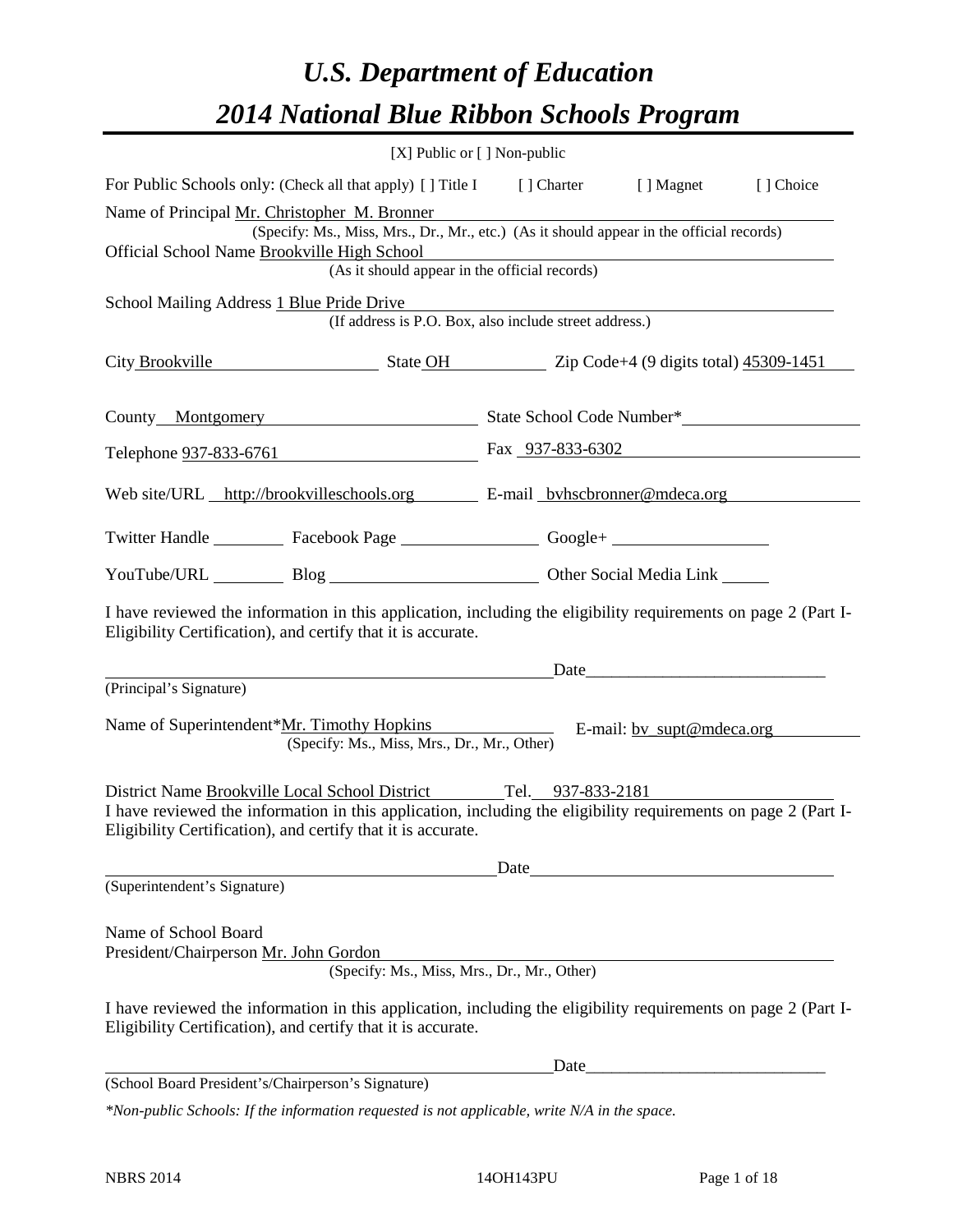# **Include this page in the school's application as page 2.**

The signatures on the first page of this application (cover page) certify that each of the statements below concerning the school's eligibility and compliance with U.S. Department of Education, Office for Civil Rights (OCR) requirements is true and correct.

- 1. The school configuration includes one or more of grades K-12. (Schools on the same campus with one principal, even a K-12 school, must apply as an entire school.)
- 2. The school has made its Annual Measurable Objectives (AMOs) or Adequate Yearly Progress (AYP) each year for the past two years and has not been identified by the state as "persistently dangerous" within the last two years.
- 3. To meet final eligibility, a public school must meet the state's AMOs or AYP requirements in the 2013-2014 school year and be certified by the state representative. Any status appeals must be resolved at least two weeks before the awards ceremony for the school to receive the award.
- 4. If the school includes grades 7 or higher, the school must have foreign language as a part of its curriculum.
- 5. The school has been in existence for five full years, that is, from at least September 2008 and each tested grade must have been part of the school for the past three years.
- 6. The nominated school has not received the National Blue Ribbon Schools award in the past five years: 2009, 2010, 2011, 2012, or 2013.
- 7. The nominated school has no history of testing irregularities, nor have charges of irregularities been brought against the school at the time of nomination. The U.S. Department of Education reserves the right to disqualify a school's application and/or rescind a school's award if irregularities are later discovered and proven by the state.
- 8. The nominated school or district is not refusing Office of Civil Rights (OCR) access to information necessary to investigate a civil rights complaint or to conduct a district-wide compliance review.
- 9. The OCR has not issued a violation letter of findings to the school district concluding that the nominated school or the district as a whole has violated one or more of the civil rights statutes. A violation letter of findings will not be considered outstanding if OCR has accepted a corrective action plan from the district to remedy the violation.
- 10. The U.S. Department of Justice does not have a pending suit alleging that the nominated school or the school district as a whole has violated one or more of the civil rights statutes or the Constitution's equal protection clause.
- 11. There are no findings of violations of the Individuals with Disabilities Education Act in a U.S. Department of Education monitoring report that apply to the school or school district in question; or if there are such findings, the state or district has corrected, or agreed to correct, the findings.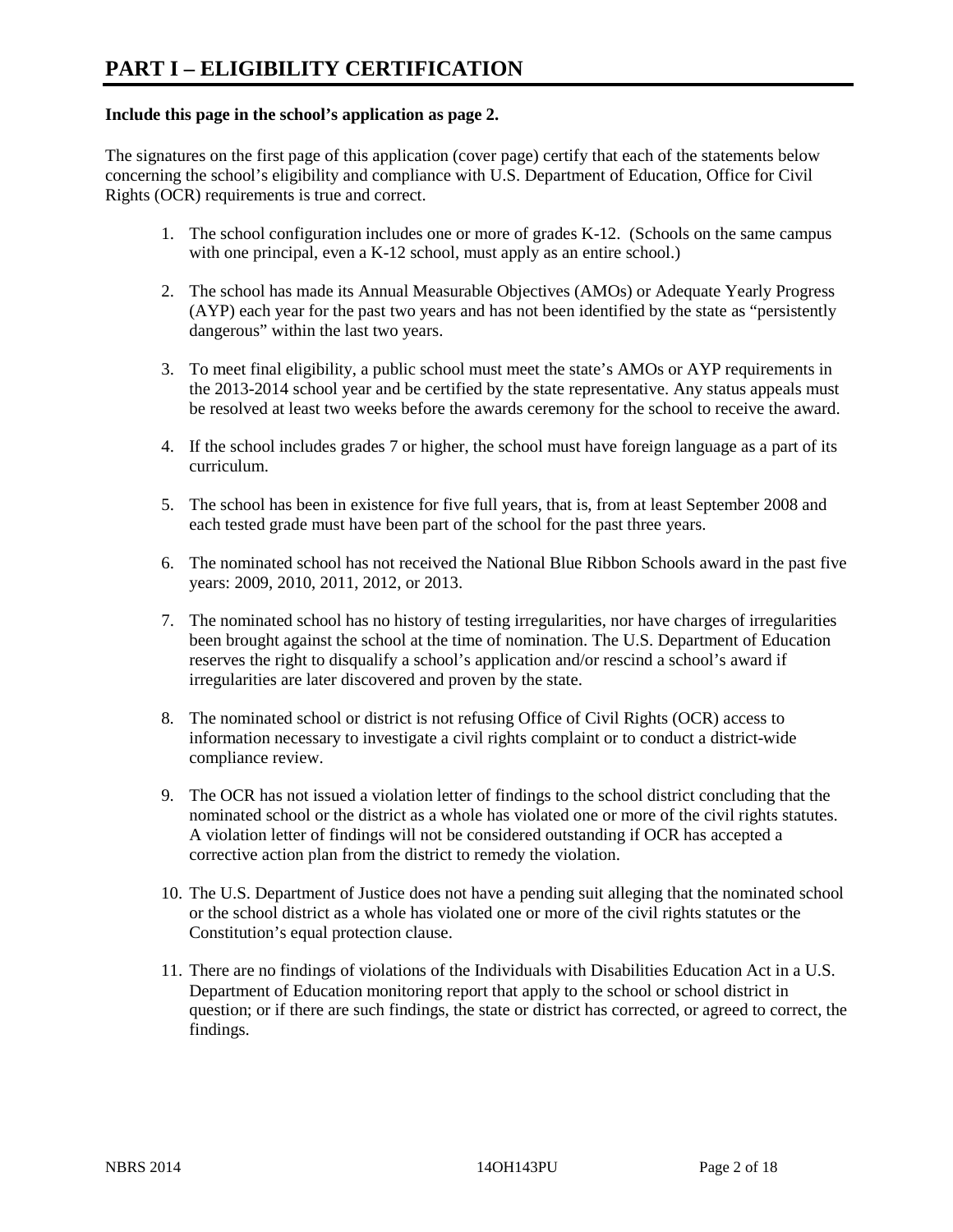# **PART II - DEMOGRAPHIC DATA**

#### **All data are the most recent year available.**

**DISTRICT** (Question 1 is not applicable to non-public schools)

| 1. | Number of schools in the district<br>(per district designation): | $\perp$ Elementary schools (includes K-8)<br>1 Middle/Junior high schools<br>1 High schools<br>$0 K-12$ schools |
|----|------------------------------------------------------------------|-----------------------------------------------------------------------------------------------------------------|
|    |                                                                  |                                                                                                                 |

3 TOTAL

**SCHOOL** (To be completed by all schools)

- 2. Category that best describes the area where the school is located:
	- [] Urban or large central city
	- [ ] Suburban with characteristics typical of an urban area
	- [ ] Suburban
	- [X] Small city or town in a rural area
	- [ ] Rural
- 3. 10 Number of years the principal has been in her/his position at this school.
- 4. Number of students as of October 1 enrolled at each grade level or its equivalent in applying school:

| Grade                           | # of         | # of Females | <b>Grade Total</b> |
|---------------------------------|--------------|--------------|--------------------|
|                                 | <b>Males</b> |              |                    |
| <b>PreK</b>                     | 0            | $\Omega$     | 0                  |
| K                               | 0            | 0            | 0                  |
| $\mathbf{1}$                    | 0            | 0            | 0                  |
| $\overline{2}$                  | 0            | 0            | 0                  |
| 3                               | 0            | 0            | 0                  |
| 4                               | 0            | 0            | 0                  |
| 5                               | 0            | 0            | 0                  |
| 6                               | 0            | 0            | 0                  |
| 7                               | 0            | 0            | 0                  |
| 8                               | 0            | 0            | 0                  |
| 9                               | 54           | 49           | 103                |
| 10                              | 67           | 68           | 135                |
| 11                              | 67           | 61           | 128                |
| 12                              | 63           | 45           | 108                |
| <b>Total</b><br><b>Students</b> | 251          | 223          | 474                |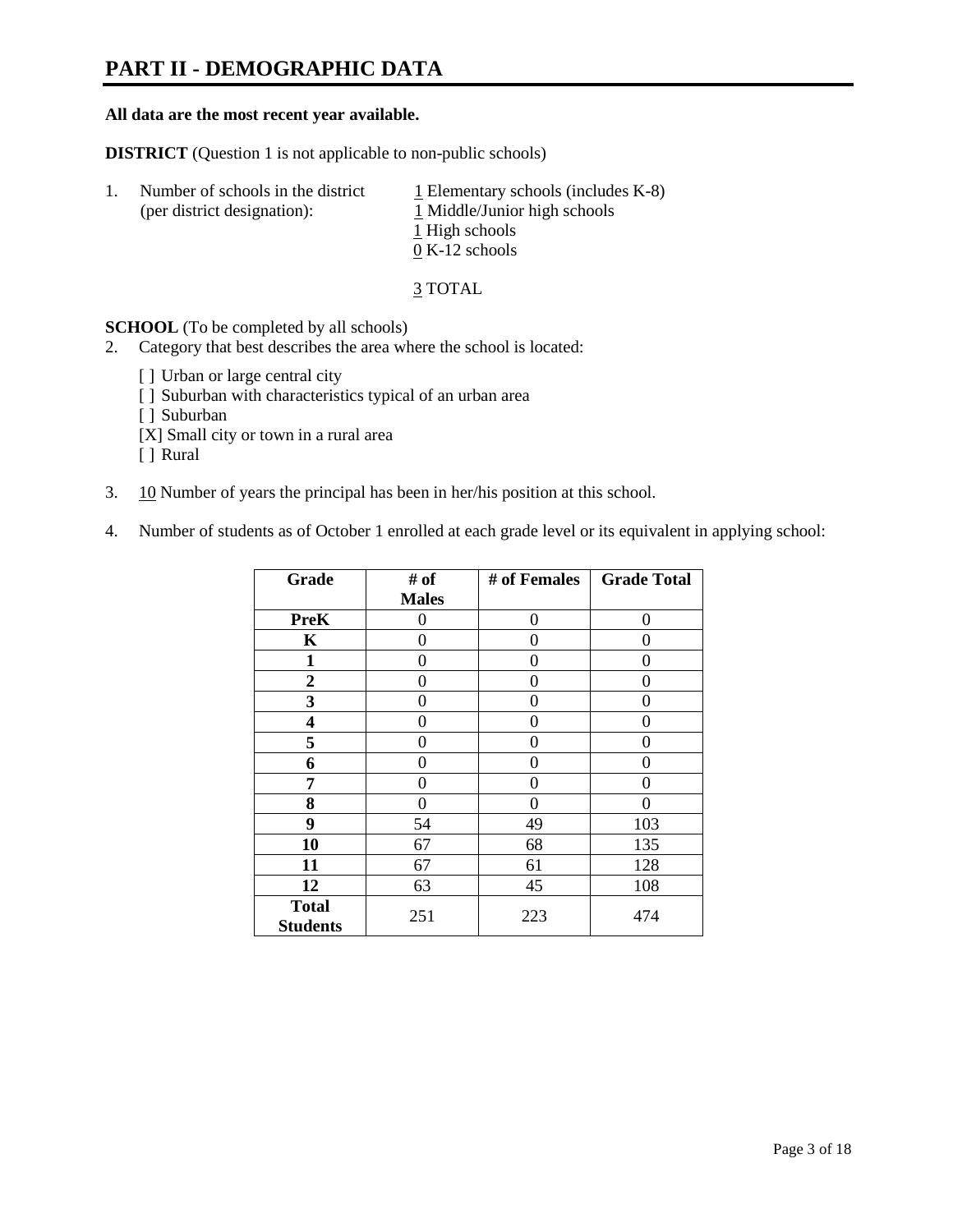5. Racial/ethnic composition of  $\qquad \qquad \underline{0}$  % American Indian or Alaska Native the school: 1 % Asian

 % Black or African American % Hispanic or Latino % Native Hawaiian or Other Pacific Islander 97 % White % Two or more races **100 % Total**

(Only these seven standard categories should be used to report the racial/ethnic composition of your school. The Final Guidance on Maintaining, Collecting, and Reporting Racial and Ethnic Data to the U.S. Department of Education published in the October 19, 2007 *Federal Register* provides definitions for each of the seven categories.)

6. Student turnover, or mobility rate, during the 2012 - 2013 year: 5%

This rate should be calculated using the grid below. The answer to (6) is the mobility rate.

| <b>Steps For Determining Mobility Rate</b>         | <b>Answer</b> |
|----------------------------------------------------|---------------|
| (1) Number of students who transferred to          |               |
| the school after October 1, 2012 until the         | 8             |
| end of the school year                             |               |
| (2) Number of students who transferred             |               |
| <i>from</i> the school after October 1, 2012 until | 16            |
| the end of the 2012-2013 school year               |               |
| (3) Total of all transferred students [sum of      | 24            |
| rows $(1)$ and $(2)$ ]                             |               |
| (4) Total number of students in the school as      | 474           |
| of October 1                                       |               |
| (5) Total transferred students in row (3)          | 0.051         |
| divided by total students in row (4)               |               |
| $(6)$ Amount in row $(5)$ multiplied by 100        |               |

7. English Language Learners (ELL) in the school:  $0\%$ Number of non-English languages represented:  $0$ Specify non-English languages:

0 Total number ELL

8. Students eligible for free/reduced-priced meals: 24 %

Total number students who qualify:  $112$ 

If this method is not an accurate estimate of the percentage of students from low-income families, or the school does not participate in the free and reduced-priced school meals program, supply an accurate estimate and explain how the school calculated this estimate.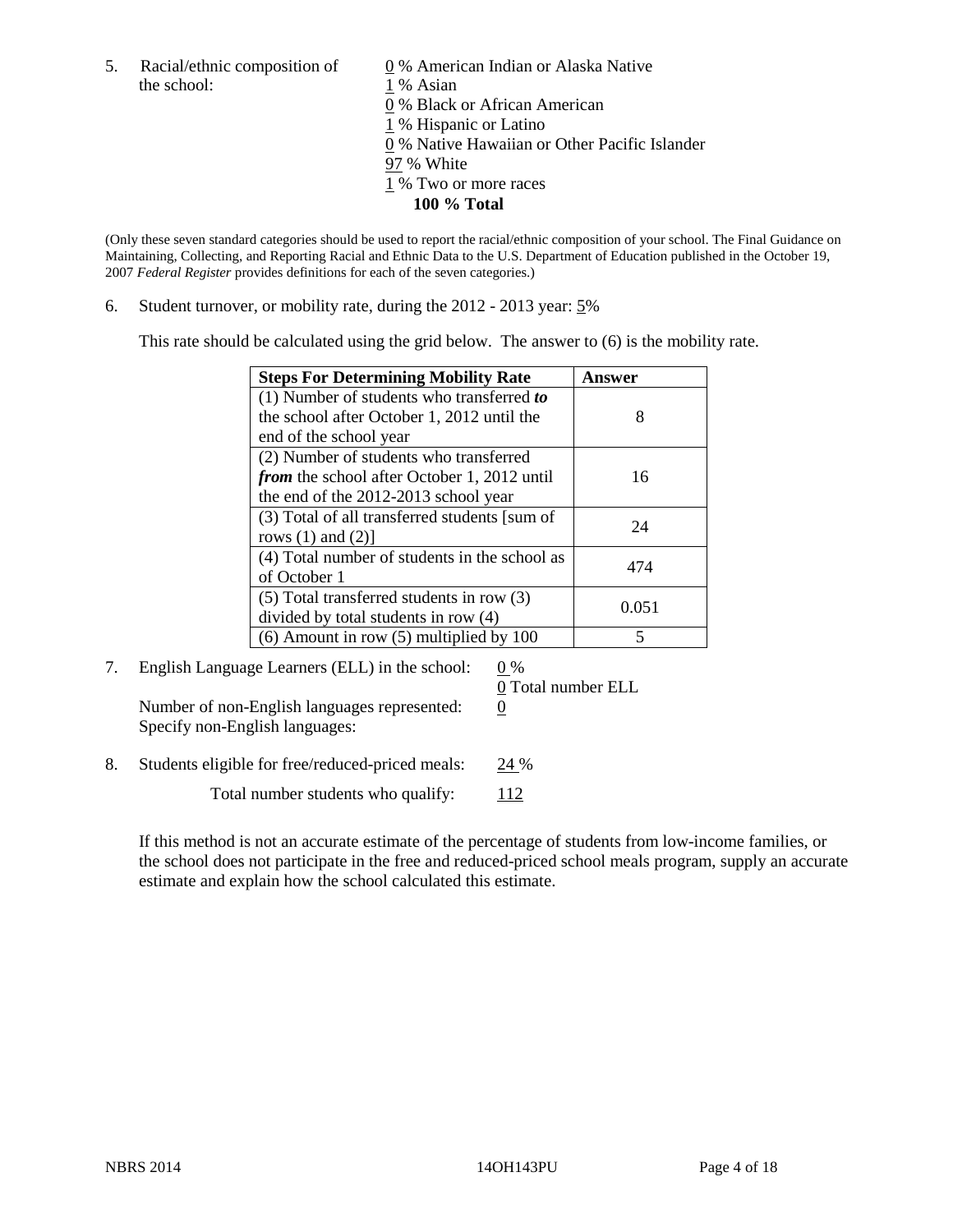47 Total number of students served

Indicate below the number of students with disabilities according to conditions designated in the Individuals with Disabilities Education Act. Do not add additional categories.

|                         | "The Drowomnos Budgetton I fee. Do not due authorite categories" |
|-------------------------|------------------------------------------------------------------|
| 6 Autism                | <b>0</b> Orthopedic Impairment                                   |
| 0 Deafness              | 19 Other Health Impaired                                         |
| 0 Deaf-Blindness        | 14 Specific Learning Disability                                  |
| 4 Emotional Disturbance | 1 Speech or Language Impairment                                  |
| 0 Hearing Impairment    | 0 Traumatic Brain Injury                                         |
| 0 Mental Retardation    | <b>0</b> Visual Impairment Including Blindness                   |
| 3 Multiple Disabilities | <b>0</b> Developmentally Delayed                                 |
|                         |                                                                  |

10. Use Full-Time Equivalents (FTEs), rounded to nearest whole numeral, to indicate the number of personnel in each of the categories below:

|                                       | <b>Number of Staff</b>      |
|---------------------------------------|-----------------------------|
| Administrators                        |                             |
| Classroom teachers                    | 29                          |
| Resource teachers/specialists         |                             |
| e.g., reading, math, science, special | 3                           |
| education, enrichment, technology,    |                             |
| art, music, physical education, etc.  |                             |
| Paraprofessionals                     | 3                           |
| Student support personnel             |                             |
| e.g., guidance counselors, behavior   |                             |
| interventionists, mental/physical     |                             |
| health service providers,             | $\mathcal{D}_{\mathcal{L}}$ |
| psychologists, family engagement      |                             |
| liaisons, career/college attainment   |                             |
| coaches, etc.                         |                             |
|                                       |                             |

11. Average student-classroom teacher ratio, that is, the number of students in the school divided by the FTE of classroom teachers, e.g.,  $22:1$   $23:1$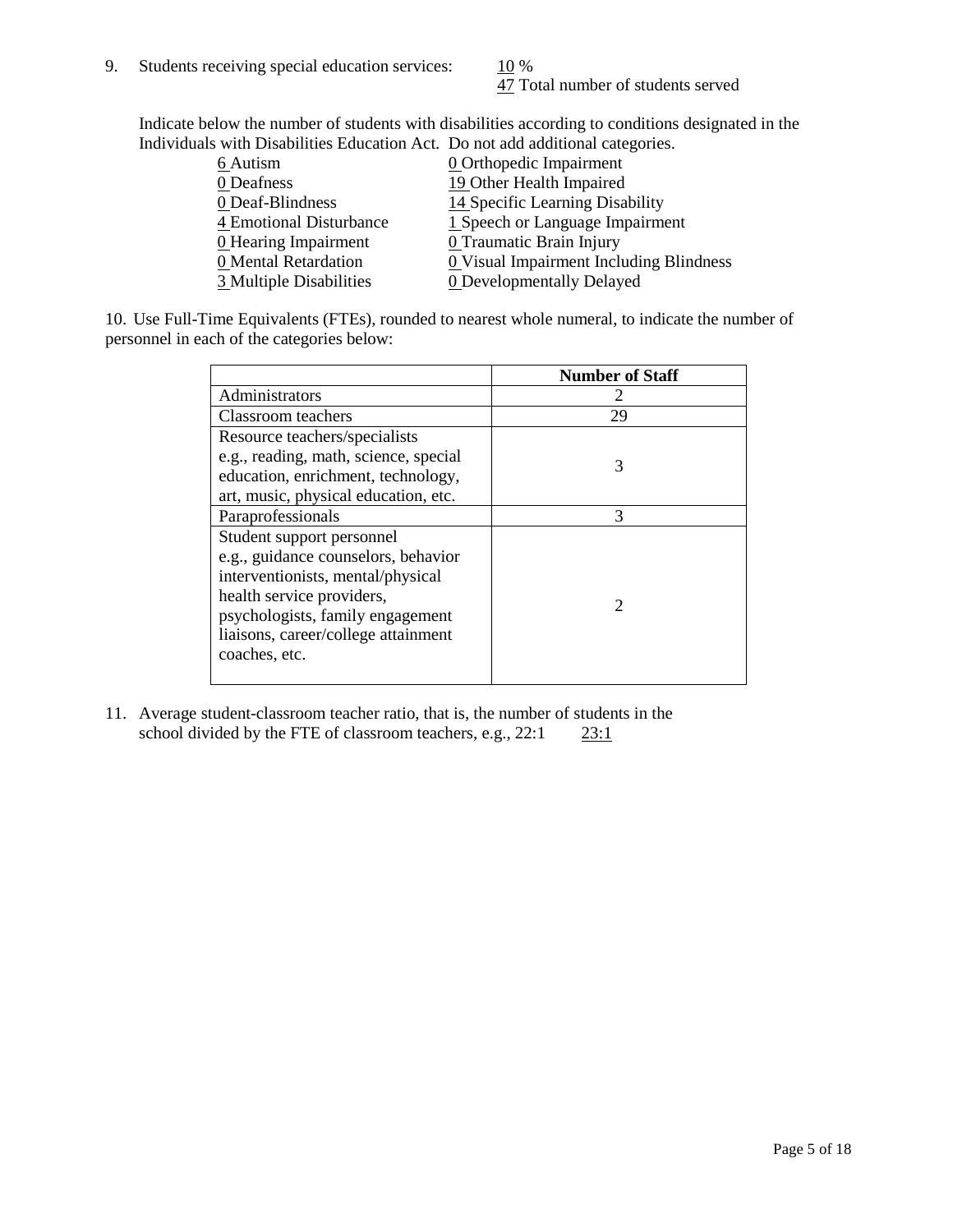12. Show daily student attendance rates. Only high schools need to supply yearly graduation rates.

| <b>Required Information</b> | 2012-2013 | 2011-2012 | 2010-2011 | 2009-2010 | 2008-2009 |
|-----------------------------|-----------|-----------|-----------|-----------|-----------|
|                             |           |           |           |           |           |
| Daily student attendance    | 96%       | 96%       | 96%       | 96%       | 95%       |
| High school graduation rate | 75%       | 93%       | 94%       | 95%       | 94%       |

# 13. **For schools ending in grade 12 (high schools)**

Show percentages to indicate the post-secondary status of students who graduated in Spring 2013

| <b>Post-Secondary Status</b>                  |     |
|-----------------------------------------------|-----|
| Graduating class size                         | 119 |
| Enrolled in a 4-year college or university    | 37% |
| Enrolled in a community college               | 43% |
| Enrolled in career/technical training program | 2%  |
| Found employment                              | 15% |
| Joined the military or other public service   | 2%  |
| <b>Other</b>                                  | 1%  |

14. Indicate whether your school has previously received a National Blue Ribbon Schools award. Yes  $No X$ 

If yes, select the year in which your school received the award.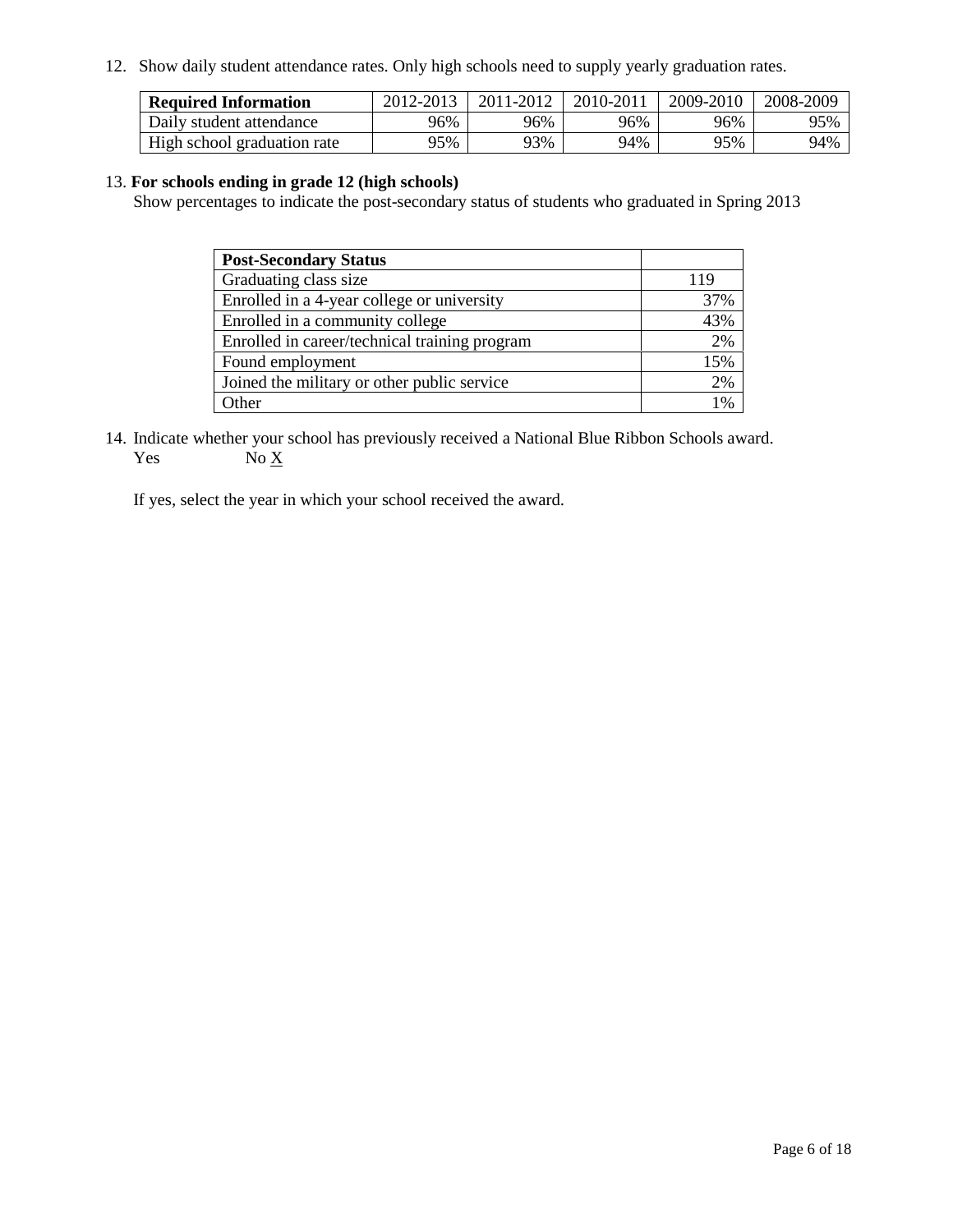# **PART III – SUMMARY**

The mission of the Brookville Schools is to challenge, prepare, and support students to be successful in society. This mission permeates the entire district as we strive to meet the challenge of preparing our students for a world they will live in which is different from what we have experienced. Our faculty and staff continuously focus on supporting students in being successful both in the classroom and for being successful after high school.

Our community is a rural community in the Midwest approximately twenty miles from a city with a population close to 150,000. Our local city has a population of approximately 5,000 and upholds the motto of "Proud and Progressive." Our students and families are typical rural families primarily middle class. Family support is very common through all grades in the district. Volunteers consisting of family members and individuals from the community are often visible in the buildings. Our students are very hard working students who enjoy being a part of the school community.

Because of the size of our district, difficulties arise in being able to service all students regardless of level. Due to much hard work and planning, we have implemented rigorous courses including Advanced Placement. Achieving this milestone has allowed our students the opportunity to take more difficult courses to better prepare them for life after high school. These upper level courses also include opportunities for students to earn college credit without leaving our high school building. At the same time, we have been able to strengthen the intervention and support for out low ability students.

Strengths of Brookville High school include a committed faculty and staff. More than half reside in the community and many have lived here all their lives. They are vested in the community and in the school and are committed to providing an excellent education to the students. The Ohio Department of Education awards ratings for school buildings and districts. Over the past eight years the district has been rated Excellent, with three years being Excellent with Distinction, the highest possible rating. Brookville High School has consistently earned the rating of Excellent, the highest possible rating for high school buildings. In addition, Brookville High School has been rated in the top 100 schools in the nation by the US News and World Report for providing an excellent education for students.

Brookville High School has a tradition of providing outstanding opportunities for students regardless of abilities and talents. Students like to come to school as is evident with the 96% average attendance rate. The faculty and staff provide a solid education with the appropriate rigor for each student's ability along with the support to prepare students for success in society after high school.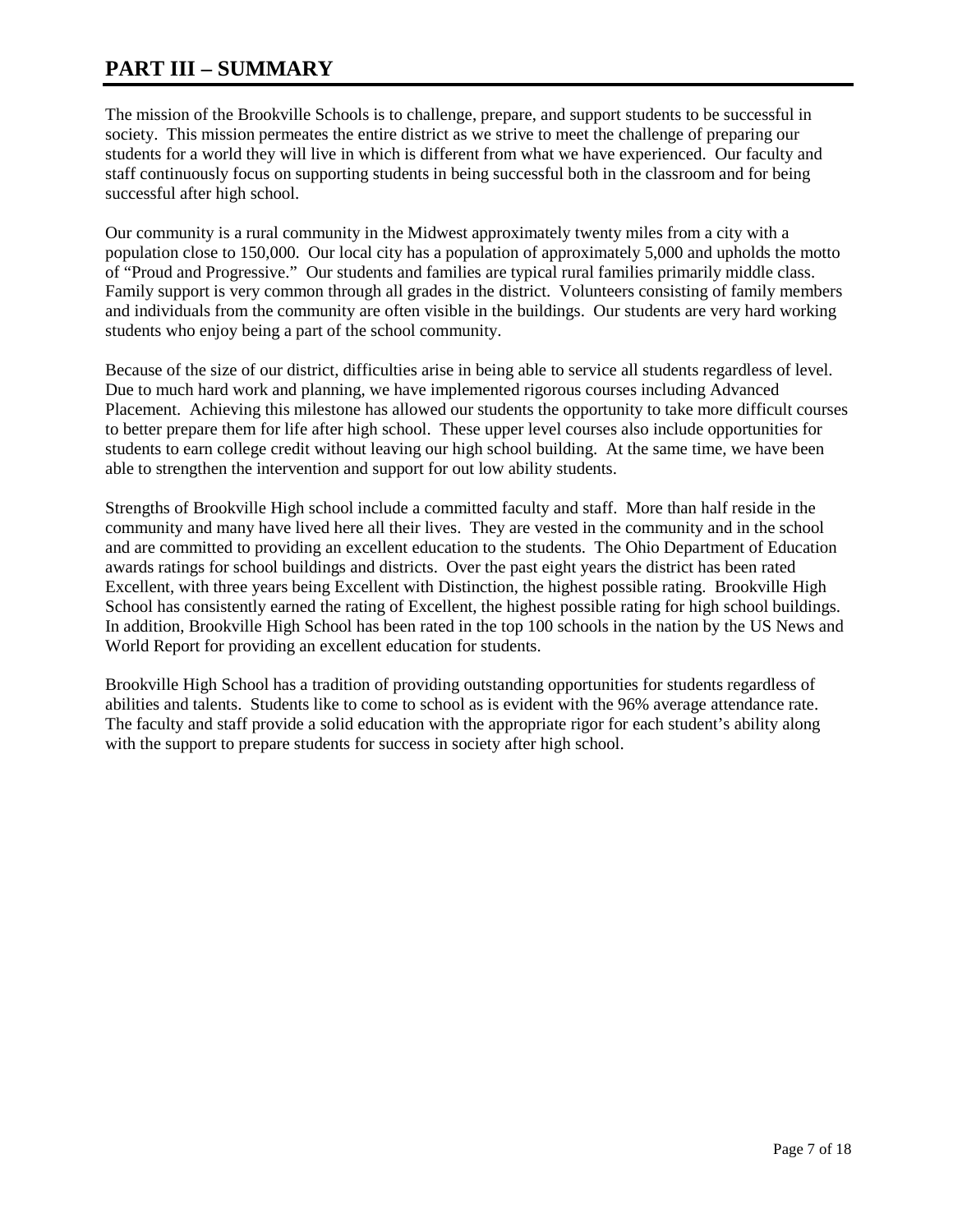# **1. Assessment Results:**

a) Brookville High School submitted data is based on the Ohio Graduation Test. This test is required for all students as one component of earning the credentials of a high school diploma in Ohio. The test consists of five different areas of focus including Math, Reading, Science, Social Studies, and Writing. Each test consists of multiple choice, short answer, and extended response questions. Each student is required to earn a scaled score in excess of 400 to meet the proficiency benchmark. There are five levels of scaled scores including Basic, Limited, Proficient, Accelerated, and Advanced. Students may earn accelerated or the top mark of advanced based on their score. Students who are below proficient are identified as limited or basic. The Ohio Department of Education has set a standard of 75% of all students to be proficient or above to earn the respective credit on the building and district report card. Students begin taking the test in the spring of their sophomore year in school. If unsuccessful, they retake the deficient test. The testing windows include summer, fall, and spring.

Our current focus at Brookville High School is to move students. We focus on identifying students who are identified as limited or basic and begin intervention to move them to proficient. If a student shows proficiency on previous state tests or on practice tests, the focus then moves to pushing the student to achieve accelerated or advanced. Just meeting the state minimum of 75% proficiency is not acceptable. As evident in the data provided, our students have consistently scored well and above the state standard.

b) In examining the data in over the past five years, evidence is present showing a growth in students' achievement. This is more evident in the subgroups including Students with Disabilities, Economically disadvantaged, and White, Non-Hispanic. In addition, over the years all students have shown growth with respect to the provided data. In looking specifically at each subject area, there is greater growth in Math as compared to reading. Nonetheless, both areas have shown great improvement. Looking at Math specifically at all students and economically disadvantaged students, the growth is steady over the five year period. Each year the scores improve incrementally and consistently. Math students with disabilities also show growth, but not as consistent. There are years where the growth increases at a more aggressive rate as compared to the previous years. Two times in the past five years an increase of approximately twenty percent occurred. Only in the White, Non-Hispanic students does a decrease exists in results over a five year period. This decrease, however, quickly was erased the following year with a score above the previous four years.

Reading growth and improvement looks different compared to the math results. Scores for all students increase all years with the exception of one. The overall increase exceeds a total of 7%. Similarly, Students with Disabilities and White, Non-Hispanic students all showed a positive growth over the five year period. The same year all students decreased, these two subgroups also decreased in their performance. The Students with Disabilities did show a large increase between the first two years and a larger decrease between the third and fourth years. Economically Disadvantaged student also demonstrated growth over the five year period. The difference only being two consecutive years a slight decrease is shown.

Many factors contribute to the improvement of our students on the standardized tests. In the Math department, new courses were developed. A Math Lab was instituted with students hand selected to enroll. The focus of this class period was to improve the student's understanding of the content of the current Math course. The second goal was to identify any gaps in Math and strengthen individual students through specific intervention. Another course series was introduced. The courses entitled Algebra Concepts I and Algebra Concepts II were designed to cover the Algebra I curriculum over a two year period. This also included Geometry concepts in preparation for the Ohio Graduation Test. Students were hand selected to enroll in this course based on scores on the Ohio Achievement Assessment and eight grade teacher recommendation.

In Reading, changes were also made to improve student performance. The structure of our support services to Students with Disabilities improved. Students were moved out of the resource room and into an inclusion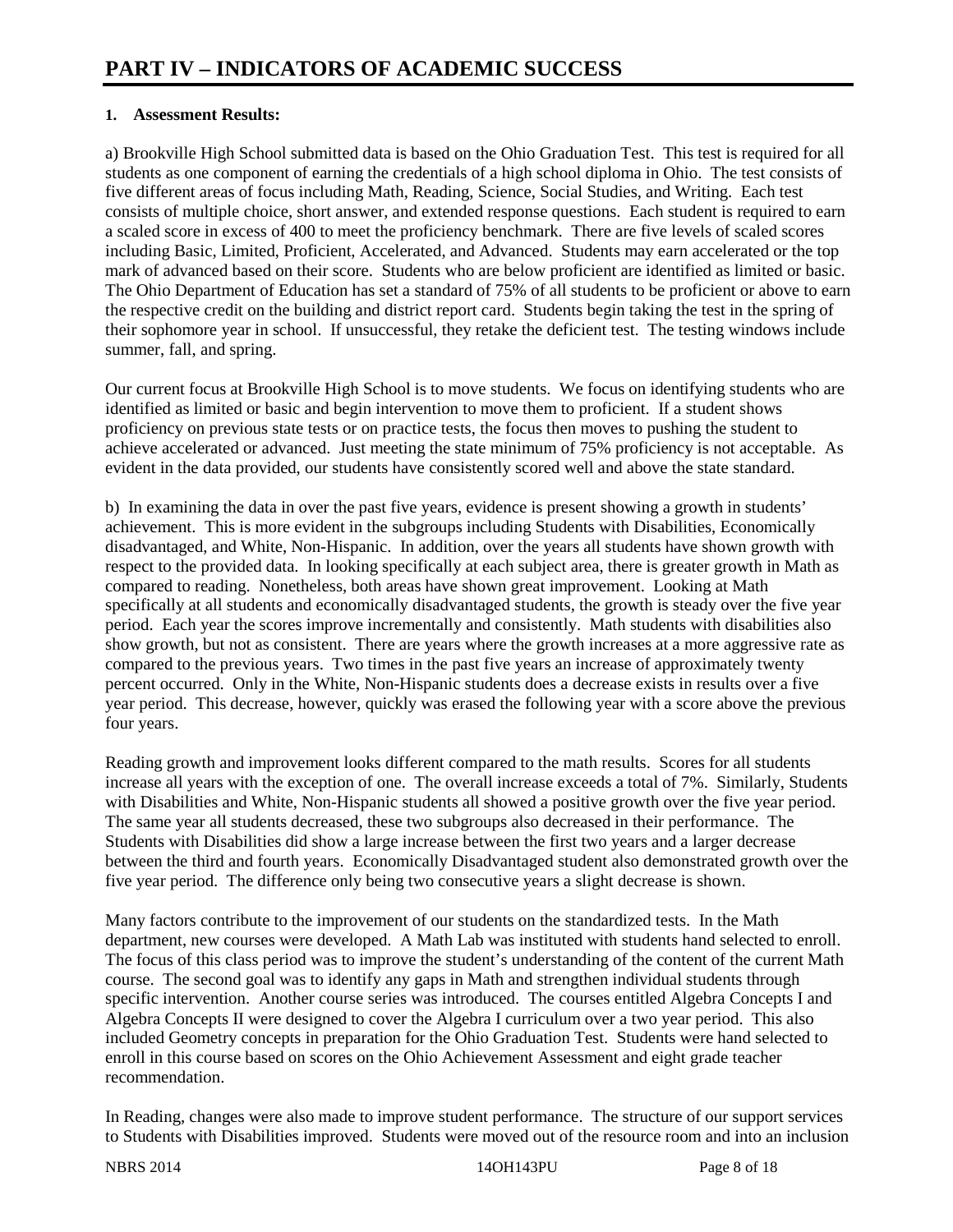setting with a regular education teacher. The intervention specialists were assigned to the classrooms to assist and co-teach. This structure change allowed students of all subgroups to receive additional support and instruction with a second teacher in the classroom. In addition, as a district, there was an increased focus on Reading and Writing. This caused all teachers, regardless of area of specialty, to pay greater attention to students in these areas. Consequently, Reading and Writing improved in all areas.

# **2. Using Assessment Results:**

Brookville High School uses a variety of assessment data to guide in the improvement of student achievement. The beginnings of data use stars as early as the eighth grade. All eighth grade students take part in the Ohio Achievement Assessments covering Math and Reading. These results are reviewed by junior high and high school teachers to determine the appropriate placement in high school courses. Principals and counselors also review the data to begin intentional intervention placements to support students who may be identified as being at risk. In addition, strengths and weaknesses of students as a group are identified and shared with teachers.

As first year high school students, freshmen quickly are involved in the collection of data. Students are given pretests early in the school year. Depending on the results and trend data gathered by teachers, growth targets are set for each student. Instruction is then guided by both the pretest data and the growth targets. Freshmen have also completed the Explore Test provided by ACT. This test is administered in the Fall to establish a baseline for students. Results are distributed to teachers for inspection. Both areas of strength and weaknesses are identified and strategies are developed to improve student achievement. Similarly, practice Ohio Graduation Tests are administered to students to identify strengths and weaknesses along with identifying students who may be at risk. These results are used to develop interventions for students including, but not limited to specific Math or English Language Arts course assignments and support services provided by an intervention specialists.

Sophomores in high school follow a similar pattern. They participate in the PLAN, also provided by ACT. More data is gathered and trends begin to emerge when a comparison is made to the previous year's results on the Explore test. Teachers again analyze the data and make instructional decisions along with appropriate course assignments. This continues for juniors as they participate in the PSAT/NMQT provided by the College Board. Teachers continue to use data to guide instruction and placement of students.

Our students leave Brookville High School very experienced in high stakes standardized testing. The practice of our students taking the various assessments discussed above, has assisted in the confidence in taking the tests. In addition, the teachers are better suited to meet the individual student needs by reviewing and analyzing the data. Through the entire process of administering the variety of tests, students all receive individual reports on how they performed. These reports include disaggregated data that provided assistance to students in helping them to improve in future academic endeavors. Parents are also included in the dissemination of assessment results of their students. Family reports are sent to parents and along with presentations at parent meetings give families information about the collected data and how we are supporting students.

# **3. Sharing Lessons Learned:**

Several departments and committees at Brookville High School have worked with other schools in the district. A group of teachers in the Science Department have organized a group entitled Teachers of Outdoor Education. This group has presented to various groups including neighboring schools and the Five Metro Parks Organization. Audiences included educators of various subjects and grades levels covering cross-curricular contents. The conversations focused on how to use the outdoor classroom in all areas of content and instruction. Strategies were demonstrated on how to align lessons with core content in an interactive setting.

Brookville High School has a six member Intervention Assistance Team (IAT). This teacher led group has participated in meetings and presentations to share and learn ideas with a focus on the response to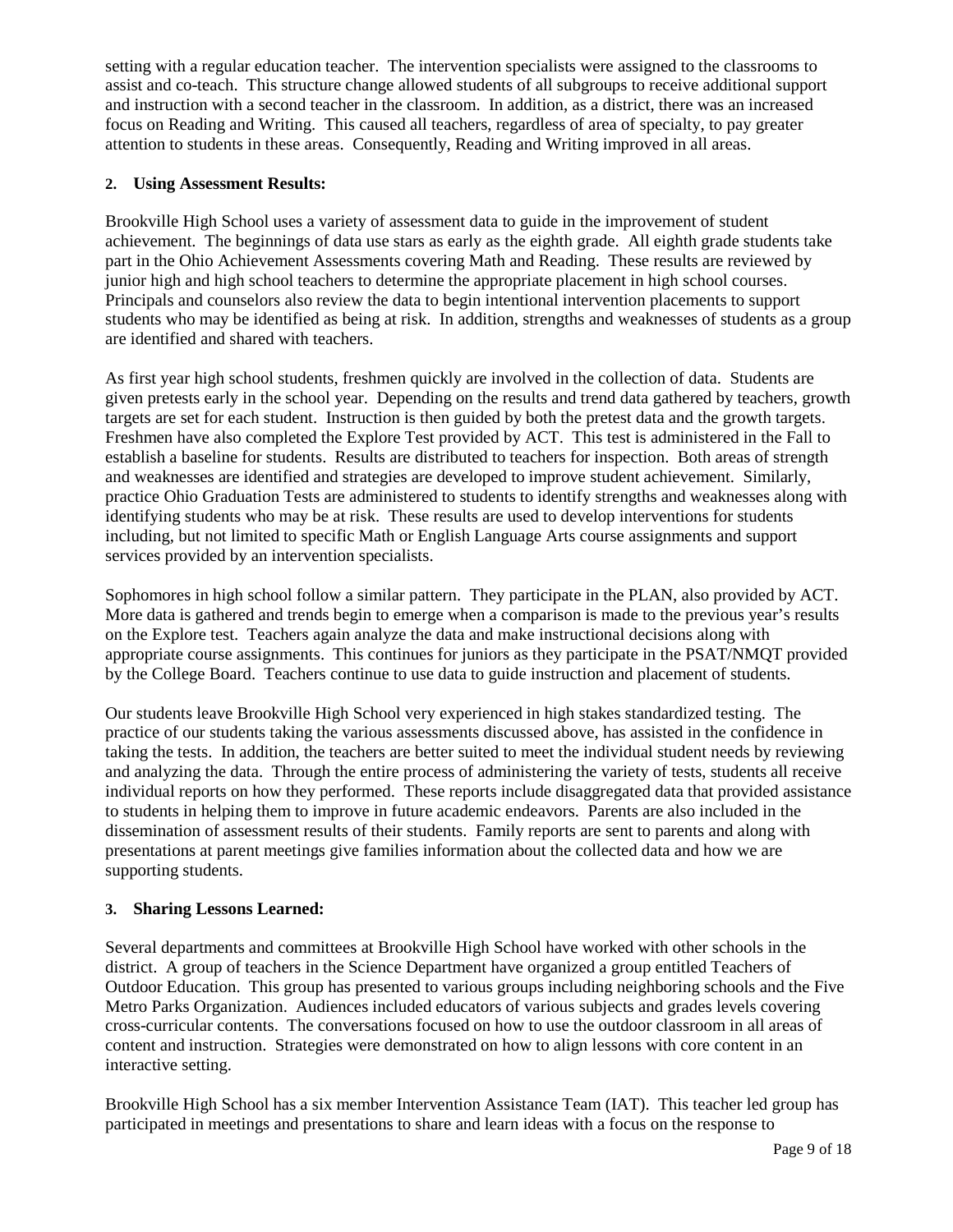intervention concept. They have presented on how they operate at the high school level and their process for Response to Intervention (RTI) with the intermediate school. These interactive meetings allowed for teachers, counselors, and intervention specialist to exchange ideas on support strategies for students who are struggling with academics, behavior or both.

The Brookville Local Schools has a district wide teacher evaluation committee. Within each building, a subcommittee also exists to work on teacher evaluation framework. The building level committee has met with teachers and other building committees in the district to discuss teacher performance. The committee shares many aspects of the evaluation tool. This sharing is not only a presentation of the tool but also gives a forum of what excellent teaching looks like and how it can be put into practice to improve teacher methodology and increase student achievement.

The local educational service center has a multiple opportunities for professional development. Many of the teachers have attended different programs directed to improve content and curriculum knowledge along with student achievement. Schools from around the area all send teachers, counselors and administrators to attend the sessions. All participants take advantage of the opportunity to network with other professionals in this venue. Intervention, extension, and effective instructional strategies are highlighted. When teachers return to the district, opportunities are given to share any knowledge learning with colleagues, departments, and other buildings.

# **4. Engaging Families and Community:**

Brookville High School has intentionally increased our working with the community. This was structured through our community service program and our career exploration program. In our community service program, students provide service time to the community. Freshmen are required to work five hours. Sophomore students need to complete ten hours. Juniors are expected to complete fifteen hours while the seniors are each required to give twenty hours of service. This program has created an environment of giving back with our students. In return, we have community groups and organizations strengthen their relationships with both the school and with students. In some situations, families have worked with their student and created a bonding experience beyond what was originally intended.

A hugely successful program that has involved parents at Brookville High School is entitled SWAP Day. This annual event started several years ago when a student would switch with a parent or guardian for a day. The parents would attend school and the students remained home. After reviewing feedback from participants, the program changed to the parent or guardian and student attending together. The school operates on a normal schedule with a few minor adjustments to accommodate for the increased number of individuals in the building. Recently, parents have shared with the superintendent and other school personnel that this day is the best day of the year. When the day is scheduled, parents take vacation days, even deduct days to be sure to attend SWAP Day. Parents and guardians connect with faculty and staff during this time together. From surveys taken at the end of each SWAP Day it is consistently reported that this day is a very well received by parents. It has become an annual showcase of our teachers and students and our facilities. Feedback is also requested and evaluated on how to improve our building and our school.

Every year, Brookville High School hosts parent/ teacher conference nights. These three and a half hour sessions allow for parents to come in and speak with teachers, principals, and counselors regarding the progress of their student. Historically, the parents that faculty and staff needed to talk to, would not attend on a regular basis. In recent years, phone calls from the high school secretaries went out to targeted students and their parents to set appointment times for parents. The attendance rate for conferences have increased significantly. Parents, students, faculty, and staff all agreed the process was successful because of the personal phone call. More specifically, the success was due to the secretary making the call instead of a teacher or principal.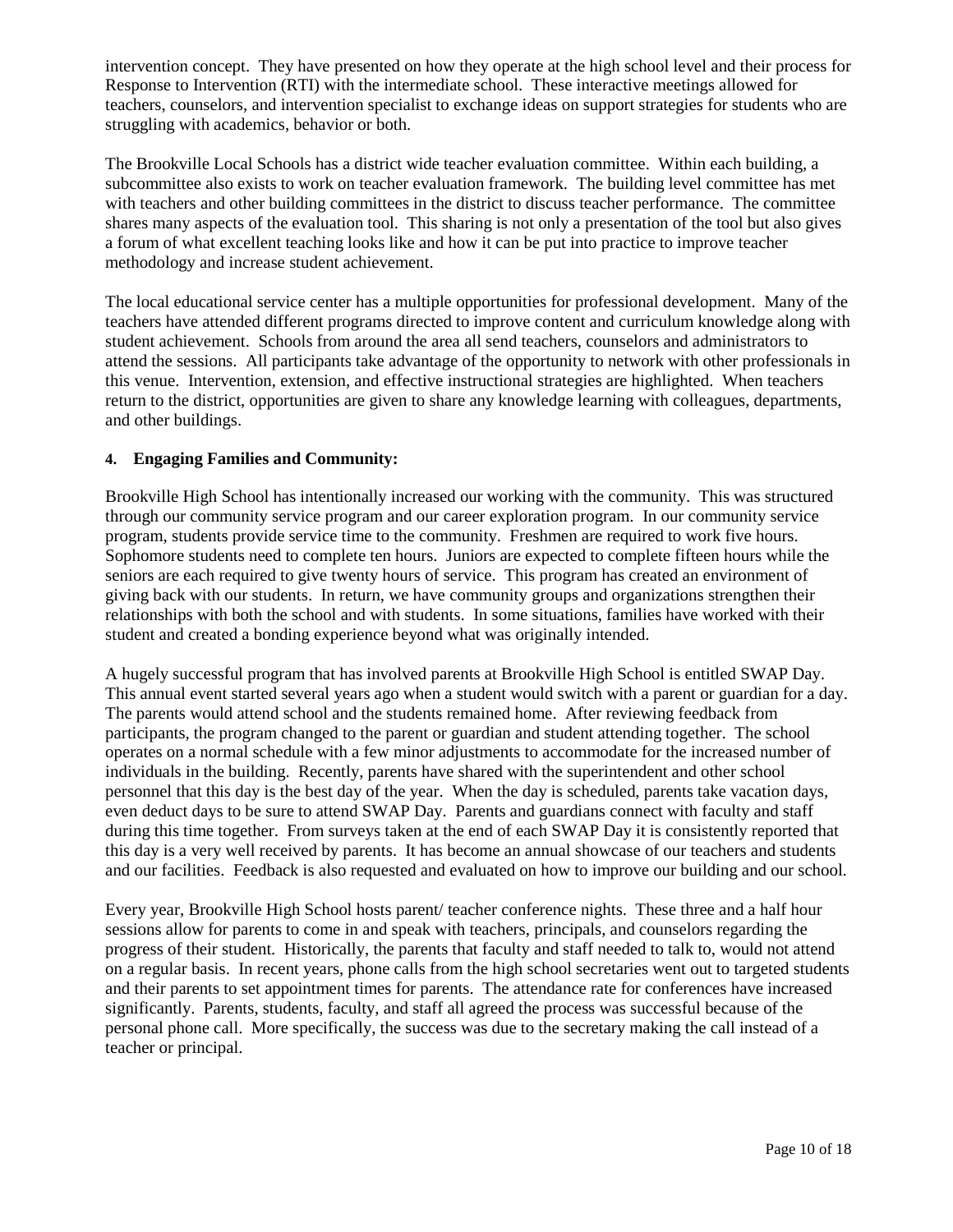# **1. Curriculum:**

Brookville High School has a strong commitment to developing students who are college and career ready. The curriculum director continues to work with teachers and departments to ensure the content standards are appropriate and provide the rigor needed to prepare our students. Annual checks are used to keep teachers up to date and the standards current. Weekly, teachers are required in all subject areas to submit lesson plans to the building principal. These lesson plans are required to have the content standards specifically denoted. The lesson plans also are to include the activities the teachers intend to use. An accountability system is in place to confirm the curriculum is followed in the classroom.

Standards and curriculum taught at Brookville High School are embedded with both 21st Century skills and career and college readiness standards. In the State of Ohio the common core standards are the main components of the model curriculum in both the Reading/English Language Arts in all areas of Mathematics. Couple these standards with Science and Social Studies model curriculum as a support to the college and career benchmarks. All content areas work together to set a rigorous expectation that led to success after the Brookville High School experience. Our teachers give attention to weaving state standards with career and college readiness standards which continue to drive our students and prepare and support them and realizing their potential.

The state has also provided a model curriculum for visual and performing arts, physical education and nutrition, along with technology. We have incorporated these standards in our course offered to students. Courses we offer to students include show choir, concert choir, Band, Art I, Art II, Art III, Art IV, Digital Imaging, Modeling and Simulation I, 21st Century Technology, Social Media and Networking, Physical Education and Health. All these courses align with the state standards. In our foreign language offerings including French I, French II, French III, French IV, Spanish I, Spanish, II, Spanish III, and Spanish IV, along with our applied arts classes all follow the national standards.

# **2. Reading/English:**

Both freshman level and sophomore level English classes are homogenous; two teachers each cover both grade levels. Lessons are coordinated between each teacher at freshman and sophomore levels so that the same material is covered at the same time. Instructional methods vary among the teachers, but in general, a text book series is used which covers classic world literature, writing, and grammar. In addition, both freshmen and sophomores read several novels throughout the year and write several styles of papers. There are inclusion classes at both grade levels. For the inclusion classes, lessons and tests are modified and a special education teacher helps coordinate lessons with the teachers. At the other end of the spectrum, teachers give accelerated students supplemental materials and assignments on an individual or small group basis.

During the junior year our students have a choice to make whether or not they will continue to attend the Brookville High School or attend a local vocational school while still remaining on the Brookville High School role. It is customary that approximately one fourth to one third of the class chooses the career readiness path and become accredited in work force skills. Our remaining students choose a path of either advanced English or general English. Advanced coursework is in intensive college preparedness whereas our general English is for those students who will not be attending a four year university. Junior level literature is a survey of American literature both fiction and nonfiction. Writing and grammar skills taught in advanced English are more rigorous and emphasizes ACT testing preparedness and more scholarly writing styles. The pace and scope of curriculum is faster and more in depth.

In their senior year, students at Brookville High School, in addition to choosing between advanced and regular classes, are also offered AP (Advanced Placement) English. The senior literature book is a survey of British literature, both fiction and non-fiction. The structure of both the advanced and regular senior English classes is similar to the junior year in that the advanced class emphasizes a more sophisticated college prep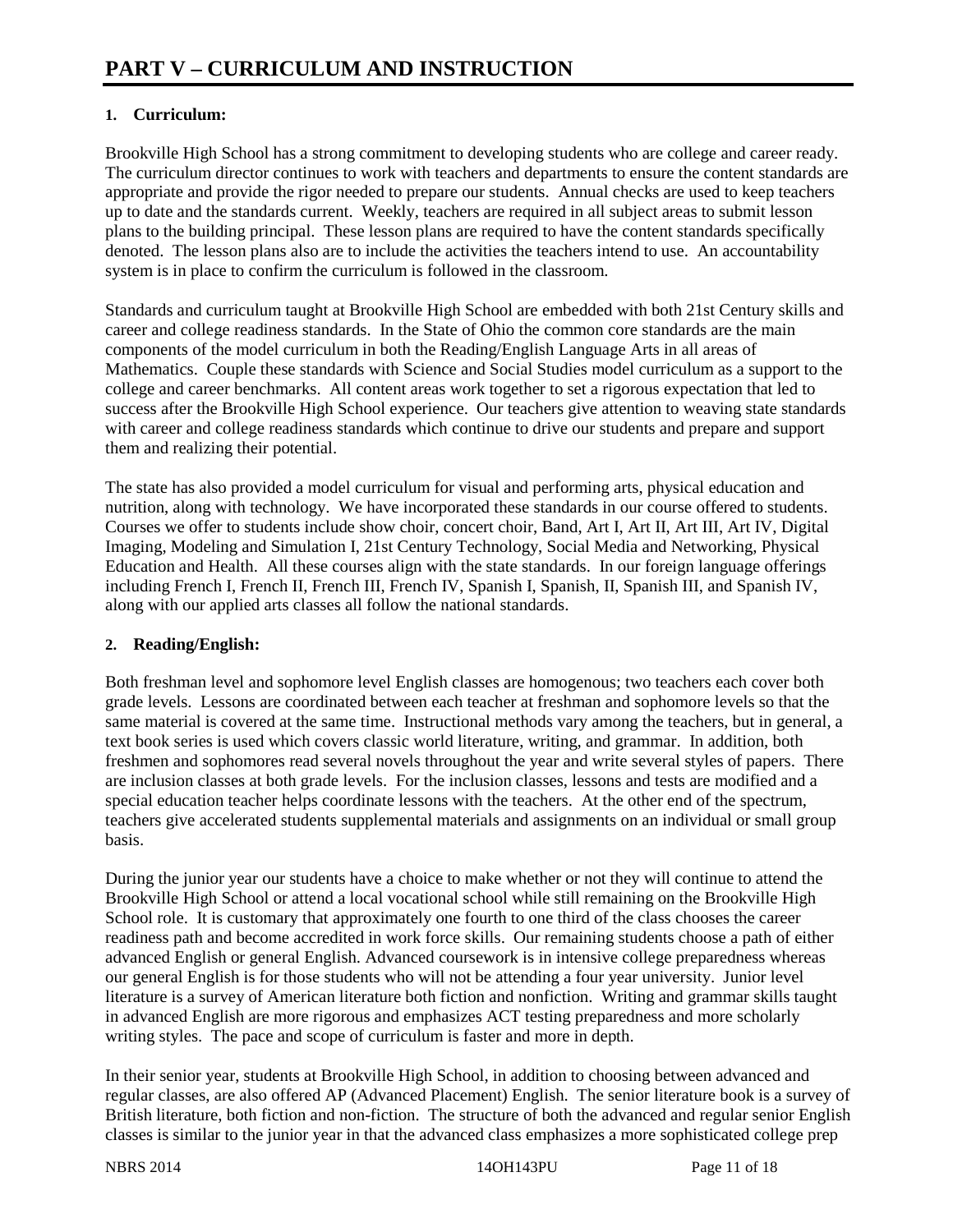and the regular class is for the more remedial student. Again, supplemental novels and plays are assigned. AP English is a very demanding course designed to help the students master the AP English Literature and Composition Exam given in May. Students who are successful on the test can earn college credit. Completion of this class is similar to completing a college level sophomore literature course.

Finally, Brookville High School offers PSEO (Post Secondary Education Opportunities) opportunities as well as online coursework in English. PSEO allows a student to attend a local college or university and earn college credits that also count toward meeting the graduation requirements. Several students each year take advantage of these opportunities.

# **3. Mathematics:**

The Mathematics program at Brookville High School begins by identifying students who are advanced and who are at risk. This process begins in the seventh grade and continues through the high school. Students at the advanced level are placed in an advanced track for their high school courses. They begin with Advanced Geometry followed by Advanced Algebra II, Pre-Calculus, and AP Calculus. This rigorous track has prepared the students for upper level and challenging courses after high school. As needed, students are adjusted to a different track based on their success or their areas of need. Course grades, standardized test scores and classroom performance are all considered for any adjustments.

Students who are identified as at risk go into a track to give them more support and intervention. This allows a student to achieve the state required Algebra II course while providing opportunities to be successful on high stakes standardized testing. Students are also ready and prepared to enter the work force, a military branch, or even community college. Special courses are designed to individualize instruction for students or groups of students. In each of these courses, students who have gaps in their skills are supported to close those gaps and increase their skills.

Our current Mathematics curriculum is based on the state model curriculum. The text book resource used is an online tool which allows students access to multiple resources outside the school day and outside the school walls. One of the benefits of this program is the alignment with the new assessment processes the state is moving toward. We have learned the new assessments for high school Math will be an online instrument including both performance based tasks and multiple choice questions. The online Math text book resource provides students with valuable practice with this expectation of the new assessment process. In addition, teachers have partnered with local universities and colleges to bring higher level rigor for advanced students as well as minimum standards for students to meet to enter without remediation.

# **4. Additional Curriculum Area:**

Brookville High School Social Studies Department plays an important role in preparing students to realize their full potential. Different courses in this department focus on different skills that we feel are essential for the students to be successful as adults. These courses expose students to lifelong skills and citizenship and societal responsibility.

As seniors there is a focus financial literacy. This course is required for graduation and takes students through managing personal economics of the home and prepares individuals students to maneuver through financial issues the rest of their life. Basic skills of banking in savings and talk along with higher-level concepts such as investing in mortgage finance. Students are expected to maintain a mock household budget based on a fictitious career, family structure, and expenses. They learn the crucial skills and consequences for successful financial life. Another essential skill developed is a civic responsibility. This includes registering to vote, community service, and being aware of the governmental process. Students participate in simulations and activities to help them learn and understand the importance of these skills for the success as individuals, a family member and a citizen.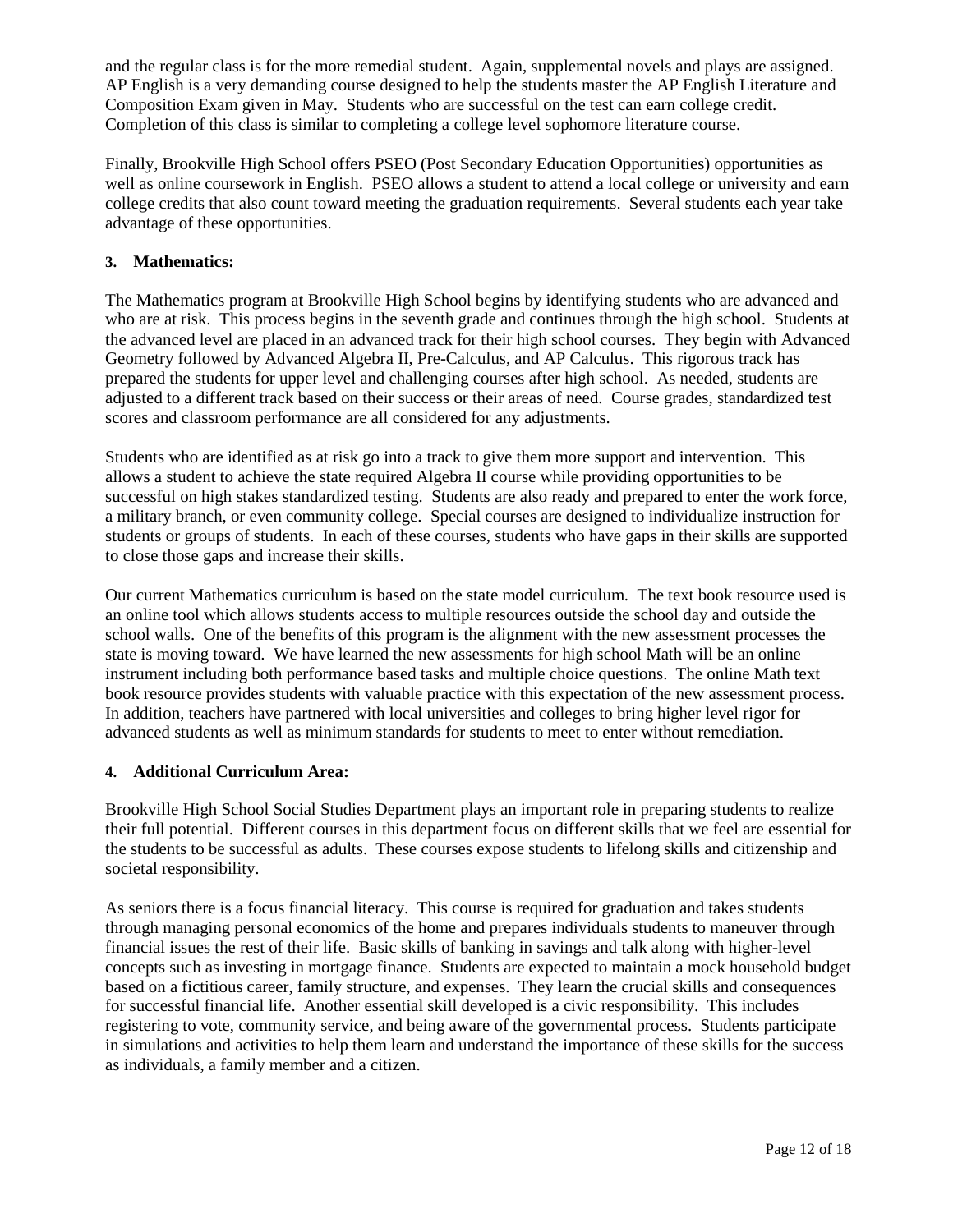## **5. Instructional Methods:**

Brookville High School, as described above, is a small school which sometimes can restrict the options offered to students at all levels. Regardless of size we service students with a vast range of abilities. The faculty and staff strive to meet the needs of all students regardless of level. Opportunities are provided for all students to support their needs and to extend their learning. Within the classrooms, teachers provide both intervention and extension as appropriate using differentiated instruction.

One teacher has teamed up with a local community college to administer a pre-assessment to her students. Based on the results, growth targets were set for individuals and small groups of students. Over the course of the school year, the teacher would provide instruction to either individuals or small groups to support their movement toward the growth target. As can be expected, some moved quicker and achieved the target sooner. The teacher and the students collaborate and create a new goal to strive toward. There, too are students who struggle to make positive gains toward the growth target. These students are given additional support and resources. This includes additional time with a teacher or support personnel, extended time on projects, or even breaking down content into smaller pieces to improve understanding.

In a separate classroom, a teacher has immersed his students in technology. In addition to using an online text book, the teacher has used iPads in the classroom as a daily tool. To assist in the various learning styles and needs of all, students are given the opportunity to control their learning. In agreement with the teacher, content, goals, and growth targets are set for each student. Instruction in the classroom is changing weekly, if not daily. Small groups, large group instruction, hands on projects, discovery are only a few of the strategies practiced.

On a regular basis, throughout the high school building, various instructional strategies can be observed. Interactive technology including SmartBoards for students, is used to demonstrate how to solve equations or to apply the scientific method; Elmos and document cameras are being used to explore how students create their unique work, and Skype is being used to communicate with students from a foreign country. These are a few examples of how teachers continue to stretch and support students in their individual learning.

# **6. Professional Development:**

At the Brookville Local Schools we are very fortunate to have a district level curriculum supervisor who guides much of the professional development in each building. She supervises the district and building level professional development committees. Over the course of her term, the various activities focused on student achievement, content standards, teaching pedagogy, along with other vital supportive training. All of these activities have increased teacher resources to strengthen their teaching skills and improve student achievement.

Professional development involves teachers, administrators, and outside professionals. Once a need is identified, resources are located to provide faculty and staff with a positive professional development experience. Teachers have taken the lead and presented various topics including increasing the use of technology in the classroom and the use of data to help guide instruction. Administrators have focused on different areas of intervention and extension strategies along with differentiated instruction. The district level curriculum director has provided resources and support on academic content standards and outside professionals have increased knowledge and skills especially in the area of assessments.

Over the course of the current school year, an emphasis on the new teacher evaluation instrument has provided a focus for expectations along with greater attention to student growth. A variety of presentation strategies were used to increase the understanding of the new structure and guidelines. This intentional process caused an increase and a strengthening of professional dialogue between teachers and administration and dialogue between teachers across different content areas. More attention is given to pedagogy, assessments, and student growth targets all of which has benefited our students. Faculty and staff are more guided by the idea of what we can do to help our students grow and more importantly, how can we show the evidence of this growth.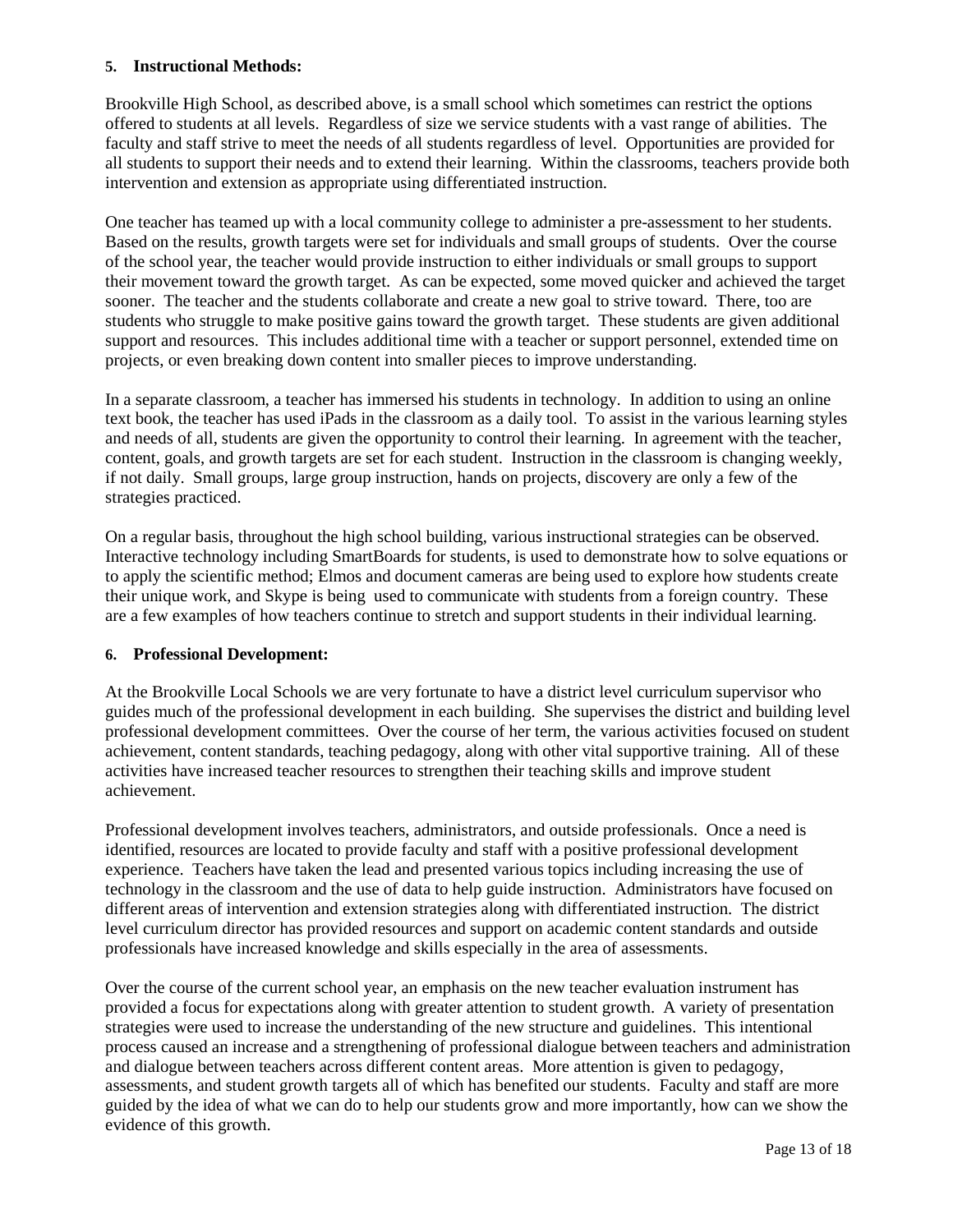## **7. School Leadership**

At Brookville High School, one principal covers grades nine through twelve. An assistant principal covers grades nine and ten by title, but also contributes to grades eleven and twelve. In addition, two guidance counselors also share in the leadership structure. By title, one covers grade nine while the other covers grades ten through twelve. Various members of the teaching staff assume roles as leaders through work on committees both in the building and in the district.

The leadership philosophy is student centered. The guiding thought is what is best for students. As decisions are made, the focus is on how it benefits students. Programs are implemented to provide support and resources to the student body as a whole and to individual students. One example of this is the development of a freshmen transition program. This program, implemented six years ago, assists in connecting new students to the building and to the culture of Brookville High School. The principal, a teacher and a counselor participated in intense training to begin the program. This occurred with the generous support of a local grant. The program is designed to actively recruit juniors and seniors to serve as mentors to the younger students. These students go through a rigorous three day training facilitated by the teacher leader. These students then run a freshmen/new student orientation program prior to the beginning of the school year. Throughout the school year, the mentors work with their students to provide support in academics as well as social support.

Another program implemented sounds simple, but continues to grow and bear fruit. This is a ten minute homeroom period early in the day. This time period was instituted to allow teachers to create relationships with students. There are some administrative tasks which occur such as passing out report cards and interims. We have found this has been a avenue to create dialogue between teachers and students strengthening the relationships and communications. When the students advance to the next grade level, their homeroom teacher remains the same. At various times of the year, building wide brief mini-lessons including video clips and talking points guide the teacher and students into meaningful conversations. Almost daily, both teachers and students are discussing academic progress of individual students during this time period.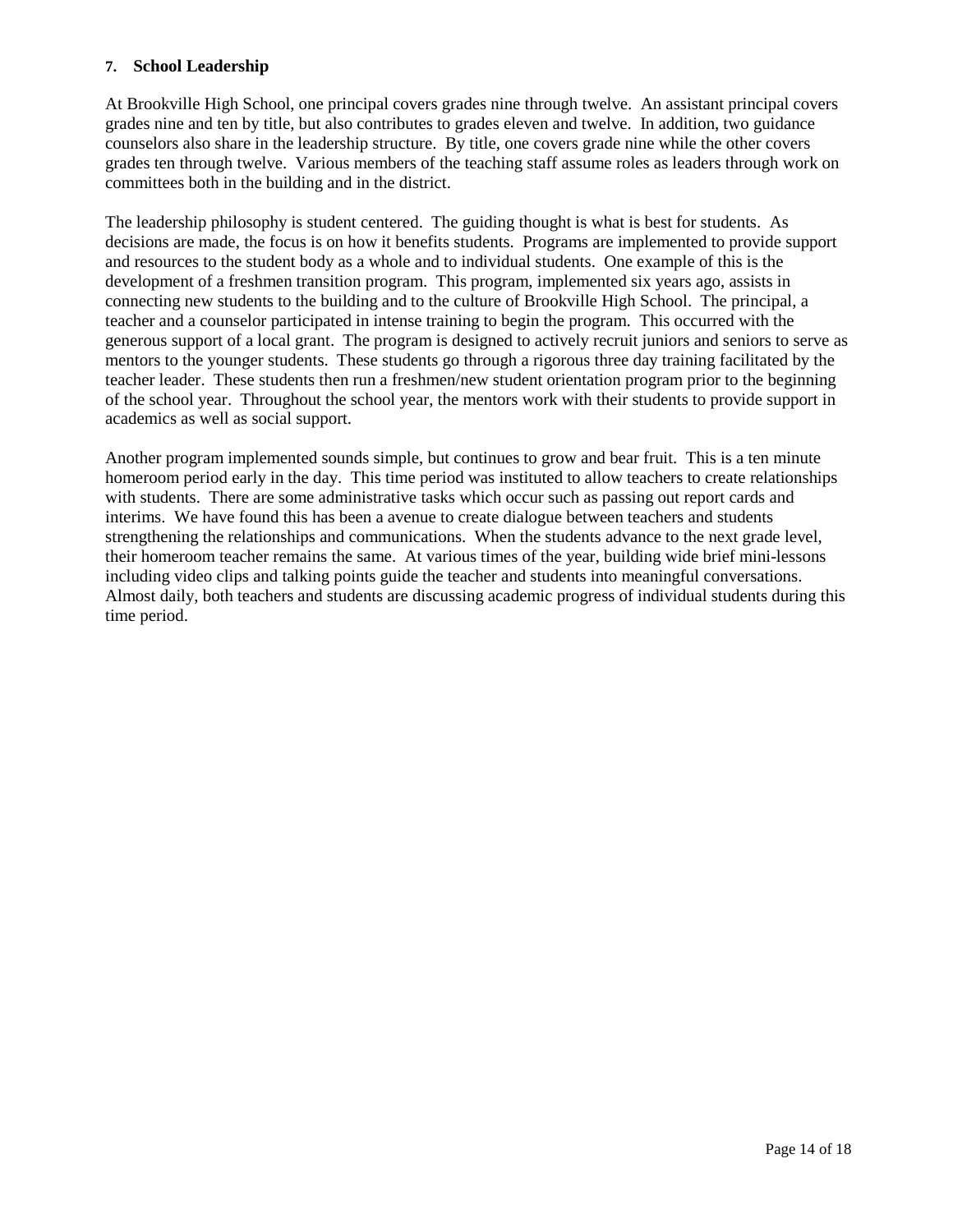# **STATE CRITERION--REFERENCED TESTS**

**All Students Tested/Grade: 10 Publisher:** 

**Subject:** <u>Math **Test:** Ohio Graduation Test</u><br> **All Students Tested/Grade:** 10 **Test: Edition/Publication Year:** 2013

| School Year                      | 2012-2013      | 2011-2012    | 2010-2011    | 2009-2010    | 2008-2009      |
|----------------------------------|----------------|--------------|--------------|--------------|----------------|
| Testing month                    | Mar            | Mar          | Mar          | Mar          | Mar            |
| <b>SCHOOL SCORES*</b>            |                |              |              |              |                |
| % Proficient & Above             | 97             | 91           | 96           | 88           | 88             |
| % Accelerated & Above            | 88             | 78           | 80           | 77           | 70             |
| Number of students tested        | 126            | 114          | 115          | 129          | 135            |
| Percent of total students tested |                |              |              |              |                |
| Number of students tested with   | $\overline{0}$ | $\mathbf{1}$ | $\mathbf{1}$ | $\mathbf{1}$ | $\overline{2}$ |
| alternative assessment           |                |              |              |              |                |
| % of students tested with        | $\overline{0}$ | $\mathbf{1}$ | $\mathbf{1}$ | $\mathbf{1}$ | $\mathbf{1}$   |
| alternative assessment           |                |              |              |              |                |
| <b>SUBGROUP SCORES</b>           |                |              |              |              |                |
| 1. Free and Reduced-Price        |                |              |              |              |                |
| Meals/Socio-Economic/            |                |              |              |              |                |
| <b>Disadvantaged Students</b>    |                |              |              |              |                |
| % Proficient & Above             | 95             | 94           | 85           | 79           | 71             |
| % Accelerated & Above            | 81             | 74           | 55           | 62           | 50             |
| Number of students tested        | 37             | 31           | 20           | 29           | 28             |
| 2. Students receiving Special    |                |              |              |              |                |
| <b>Education</b>                 |                |              |              |              |                |
| % Proficient & Above             | 83             | 64           | 69           | 44           | 42             |
| % Accelerated & Above            | 42             | 27           | 25           | 22           | 21             |
| Number of students tested        | 12             | $\mathbf{1}$ | 16           | 23           | 24             |
| 3. English Language Learner      |                |              |              |              |                |
| <b>Students</b>                  |                |              |              |              |                |
| % Proficient & Above             |                |              |              |              |                |
| % Accelerated & Above            |                |              |              |              |                |
| Number of students tested        |                |              |              |              |                |
| 4. Hispanic or Latino            |                |              |              |              |                |
| <b>Students</b>                  |                |              |              |              |                |
| % Proficient & Above             |                |              |              |              |                |
| % Accelerated & Above            |                |              |              |              |                |
| Number of students tested        |                |              |              |              |                |
| 5. African-American              |                |              |              |              |                |
| <b>Students</b>                  |                |              |              |              |                |
| % Proficient & Above             |                |              |              |              |                |
| % Accelerated & Above            |                |              |              |              |                |
| Number of students tested        |                |              |              |              |                |
| <b>6. Asian Students</b>         |                |              |              |              |                |
| % Proficient & Above             |                |              |              |              |                |
| % Accelerated & Above            |                |              |              |              |                |
| Number of students tested        |                |              |              |              |                |
| 7. American Indian or            |                |              |              |              |                |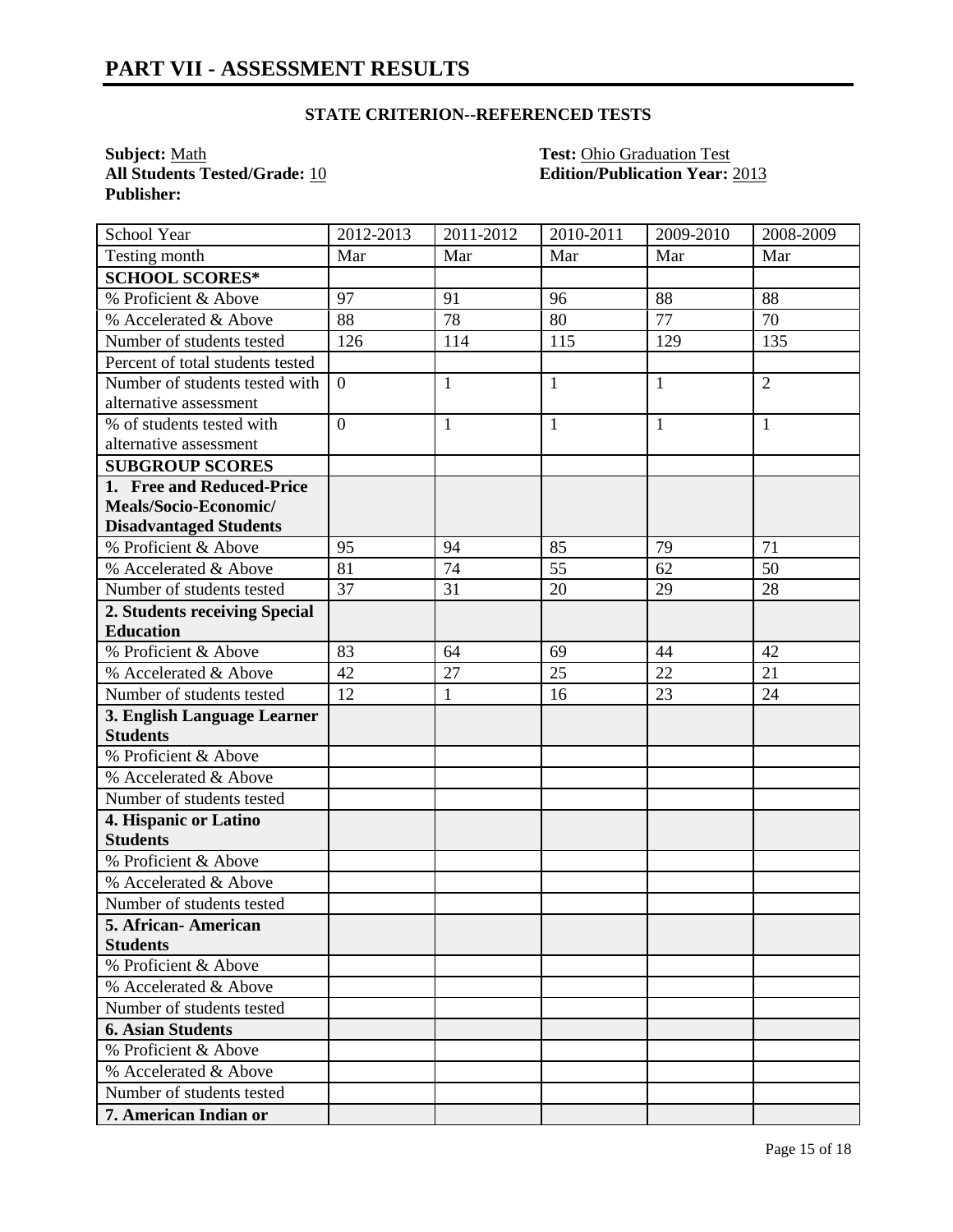| <b>Alaska Native Students</b>    |     |     |    |     |     |
|----------------------------------|-----|-----|----|-----|-----|
| % Proficient & Above             |     |     |    |     |     |
| % Accelerated & Above            |     |     |    |     |     |
| Number of students tested        |     |     |    |     |     |
| 8. Native Hawaiian or other      |     |     |    |     |     |
| <b>Pacific Islander Students</b> |     |     |    |     |     |
| % Proficient & Above             |     |     |    |     |     |
| % Accelerated & Above            |     |     |    |     |     |
| Number of students tested        |     |     |    |     |     |
| 9. White Students                |     |     |    |     |     |
| % Proficient & Above             | 98  | 91  | 96 | 88  | 88  |
| % Accelerated & Above            | 90  | 79  | 81 | 77  | 71  |
| Number of students tested        | 119 | 110 | 13 | 127 | 132 |
| 10. Two or More Races            |     |     |    |     |     |
| identified Students              |     |     |    |     |     |
| % Proficient & Above             |     |     |    |     |     |
| % Accelerated & Above            |     |     |    |     |     |
| Number of students tested        |     |     |    |     |     |
| 11. Other 1: Other 1             |     |     |    |     |     |
| % Proficient & Above             |     |     |    |     |     |
| % Accelerated & Above            |     |     |    |     |     |
| Number of students tested        |     |     |    |     |     |
| 12. Other 2: Other 2             |     |     |    |     |     |
| % Proficient & Above             |     |     |    |     |     |
| % Accelerated & Above            |     |     |    |     |     |
| Number of students tested        |     |     |    |     |     |
| 13. Other 3: Other 3             |     |     |    |     |     |
| % Proficient & Above             |     |     |    |     |     |
| % Accelerated & Above            |     |     |    |     |     |
| Number of students tested        |     |     |    |     |     |

**NOTES:**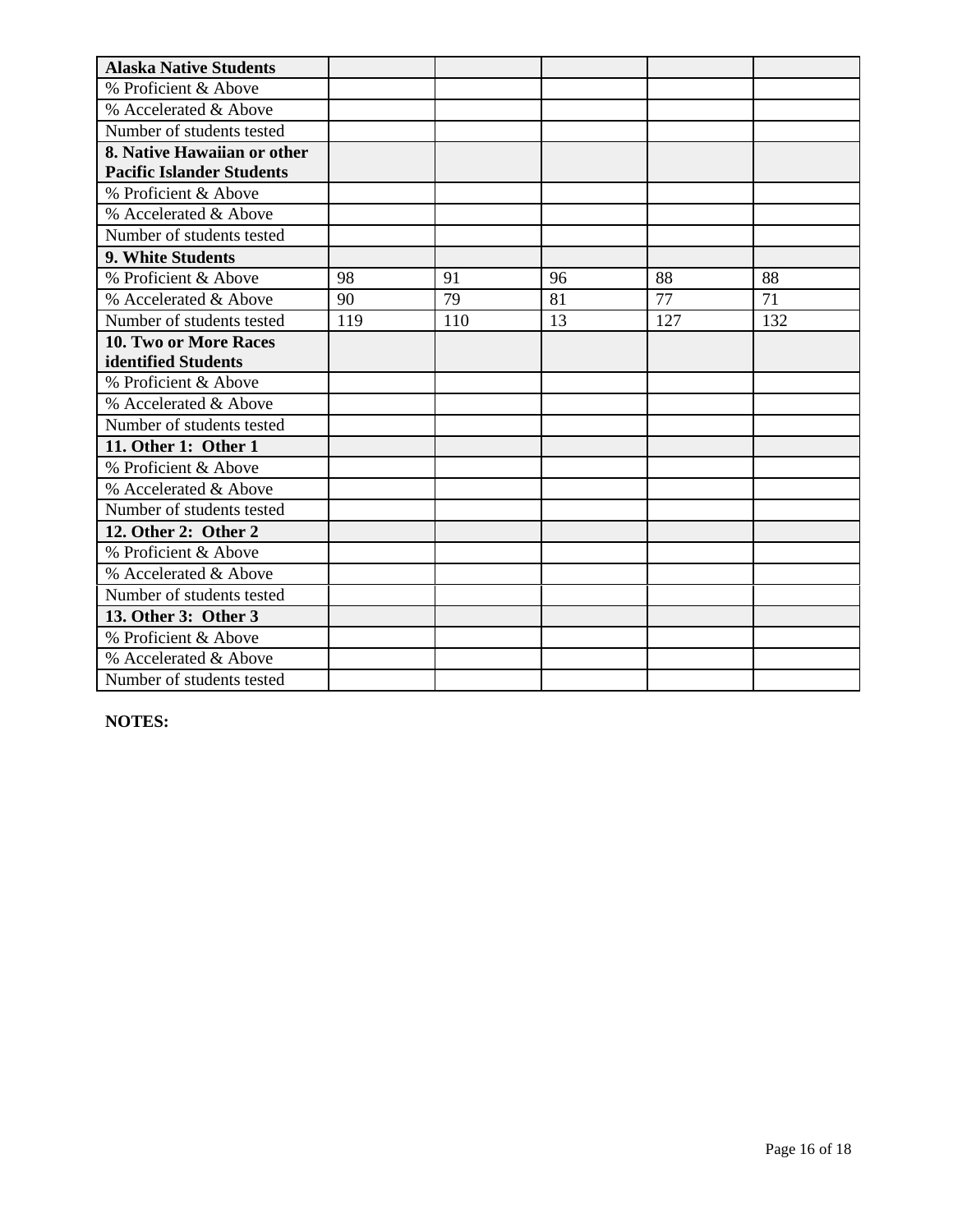# **STATE CRITERION--REFERENCED TESTS**

**Subject:** <u>Reading/ELA</u><br>**All Students Tested/Grade:** 10 **Publisher:** 

# **Test: Ohio Graduation Test<br>Edition/Publication Year: 2013**

| School Year                      | 2012-2013      | 2011-2012    | 2010-2011    | 2009-2010    | 2008-2009      |
|----------------------------------|----------------|--------------|--------------|--------------|----------------|
| Testing month                    | Mar            | Mar          | Mar          | Mar          | Mar            |
| <b>SCHOOL SCORES*</b>            |                |              |              |              |                |
| % Proficient & Above             | 97             | 89           | 94           | 91           | 89             |
| % Accellerated & Above           | 61             | 60           | 66           | 43           | 61             |
| Number of students tested        | 126            | 114          | 115          | 129          | 135            |
| Percent of total students tested |                |              |              |              |                |
| Number of students tested with   | $\overline{0}$ | $\mathbf{1}$ | $\mathbf{1}$ | $\mathbf{1}$ | $\overline{2}$ |
| alternative assessment           |                |              |              |              |                |
| % of students tested with        | $\overline{0}$ | $\mathbf{1}$ | $\mathbf{1}$ | $\mathbf{1}$ | $\mathbf{1}$   |
| alternative assessment           |                |              |              |              |                |
| <b>SUBGROUP SCORES</b>           |                |              |              |              |                |
| 1. Free and Reduced-Price        |                |              |              |              |                |
| Meals/Socio-Economic/            |                |              |              |              |                |
| <b>Disadvantaged Students</b>    |                |              |              |              |                |
| % Proficient & Above             | 95             | 81           | 85           | 86           | 71             |
| % Accellerated & Above           | 60             | 52           | 60           | 41           | 50             |
| Number of students tested        | 37             | 31           | 20           | 29           | 28             |
| 2. Students receiving Special    |                |              |              |              |                |
| <b>Education</b>                 |                |              |              |              |                |
| % Proficient & Above             | 75             | 27           | 75           | 61           | 42             |
| % Accellerated & Above           | $\overline{0}$ | 18           | 13           | 17           | 13             |
| Number of students tested        | 12             | 11           | 16           | 23           | 24             |
| 3. English Language Learner      |                |              |              |              |                |
| <b>Students</b>                  |                |              |              |              |                |
| % Proficient & Above             |                |              |              |              |                |
| % Accellerated & Above           |                |              |              |              |                |
| Number of students tested        |                |              |              |              |                |
| 4. Hispanic or Latino            |                |              |              |              |                |
| <b>Students</b>                  |                |              |              |              |                |
| % Proficient & Above             |                |              |              |              |                |
| % Accellerated & Above           |                |              |              |              |                |
| Number of students tested        |                |              |              |              |                |
| 5. African- American             |                |              |              |              |                |
| <b>Students</b>                  |                |              |              |              |                |
| % Proficient & Above             |                |              |              |              |                |
| % Accellerated & Above           |                |              |              |              |                |
| Number of students tested        |                |              |              |              |                |
| <b>6. Asian Students</b>         |                |              |              |              |                |
| % Proficient & Above             |                |              |              |              |                |
| % Accellerated & Above           |                |              |              |              |                |
| Number of students tested        |                |              |              |              |                |
| 7. American Indian or            |                |              |              |              |                |
| <b>Alaska Native Students</b>    |                |              |              |              |                |
| % Proficient & Above             |                |              |              |              |                |
| % Accellerated & Above           |                |              |              |              |                |